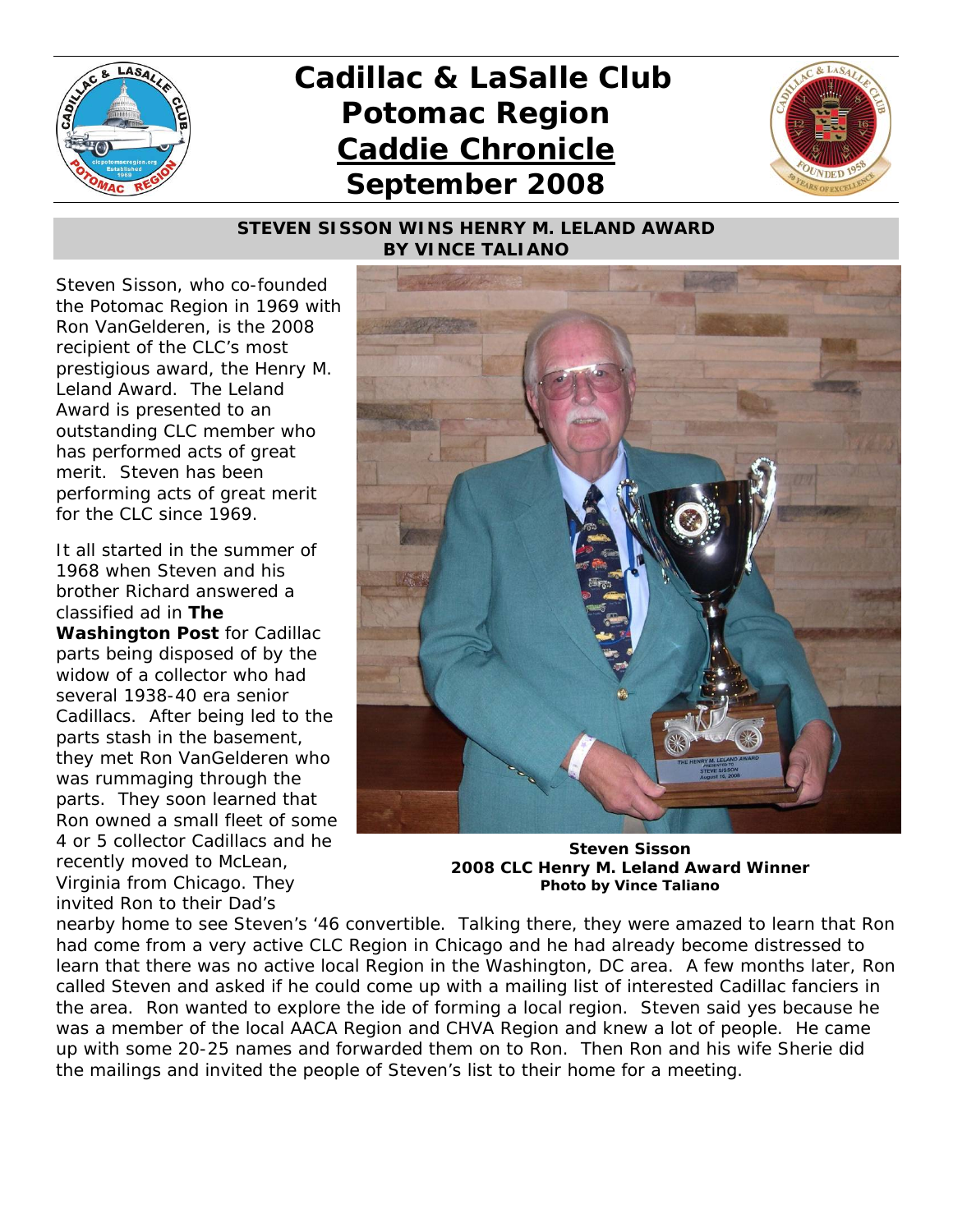

## *Cadillac & LaSalle Club Potomac Region Caddie Chronicle September 2008*



The first meeting took place in January 1969 with some 15-20 potential members in attendance and was featured in *The Self-Starter* (see photos below courtesy of Chris Cummings). Ron led the meeting and announced that he wanted to get a local Region started. In October 1969, the first Cadillac & LaSalle meet was held at Turkey Run Park in McLean, Virginia with 12 classics in attendance. About a month or so later, another get together was held at his home and **after some discussion, it was decided that the Region would be called "Potomac" and Steven Sisson would be its first Director.** The first order of business was to apply to the National Club for provisional status and to get a good mailing list organized. These things were done and the Potomac Region was off and running.



**L to R Standing - Martha Jane Kennedy, Fred Westenberger, Earl Broyles, Juan Aranda, C. P. Johnson, Robert Schilling and Ralph Perkens** 

**L to R Kneeling - Zane Griner, Ellwood Brown, Steven Sisson and Richard Sisson** 

**L to R Standing - George Teebay, Sue Teebay, Mike Smith, Sandy Smith, Cari Davis, Aiken Davis, Glen Cole, Pat Cole, Bryce Frey and Nancy Frey** 

**L to R Kneeling - Ron VanGelderen and Sherie VanGelderen** 

Steven directed the infant organization from 1969–1976. It was very loose in a number of ways in the early days, including not even requiring dues for the first couple of years. The hat was passed around at the various get-togethers and this brought in enough money to buy paper supplies and pay for postage. Steven more or less ran the club from his office on 15th Street, while also serving as its newsletter writer/editor. Different people came up with ideas for gatherings, meetings and so forth. Eventually dues were put in effect when it became necessary to buy trophies to give out at the national sanctioned shows.

From the beginning, the Potomac Region kept growing. In the early years of the 1970s, its members included a number of members who remain active today. Besides the DC area enthusiasts, Cadillac and LaSalle owners from Pennsylvania and New Jersey made the journey south to attend Potomac Region events during the mid '70s.